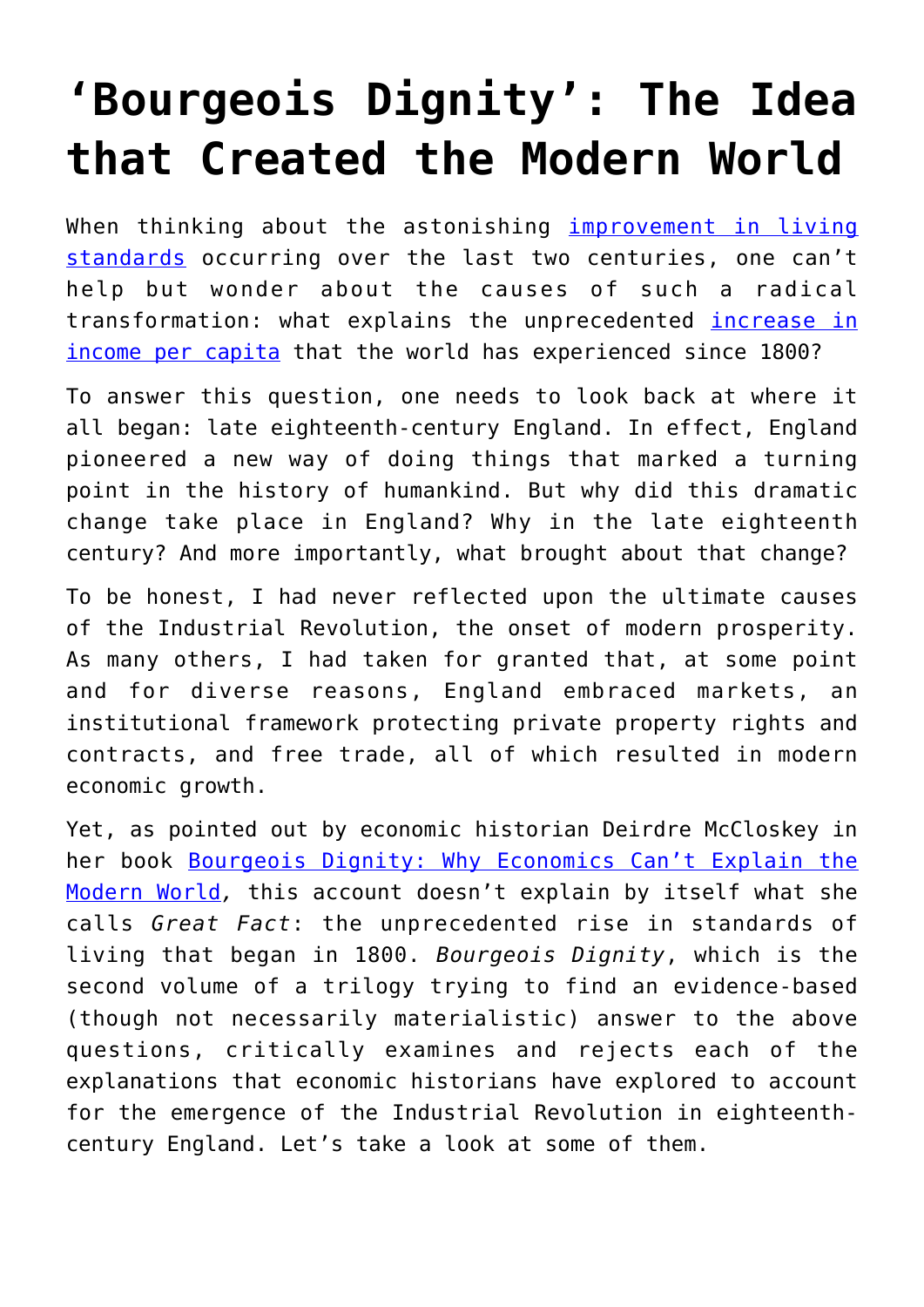The emergence of the Industrial Revolution has been explained by what McCloskey calls *capital fundamentalism:*the idea that capital accumulation was the main factor bringing about the Industrial Revolution as well as the source of the impressive economic growth that explains the modern world. Nobody denies that capital investments produce long-term prosperity by raising productivity and, thus, living standards. Yet it is insufficient to explain the non-linearities in economic growth: the process was not gradual, as it would be if explained by capital accumulation, but explosive as shown by the graph below.

It wasn't an expansion of trade either, according to McCloskey. It seems obvious that free-market oriented trade policies favor economic prosperity: the more we trade with others, the better off we end up.

Yet McCloskey claims that foreign trade isn't a crucial engine for growth. The embracement of free trade policies in the midnineteenth century by England was no doubt positive, but it cannot solely explain the fact that real income per capita in England has multiplied by sixteen since then.

How about institutions? Few would deny that inclusive political and economic institutions (using the terminology of Acemoglu and Robinson in their outstanding work [Why Nations](https://amzn.to/2MMxCz2) [Fail](https://amzn.to/2MMxCz2)) play a decisive a role in setting the right incentives and constraints that allow people to develop their full potential. Yet institutions are not enough to explain the *Great Fact*, argues McCloskey. Let's take the case of property rights, one of the pillars of market societies.

If the emergence of the Industrial Revolution were somehow linked to property rights, why did the *Great Fact* begin to take shape precisely in England in the late eighteenth century? After all, as pointed out by McCloskey, "the institutions of property rights were established many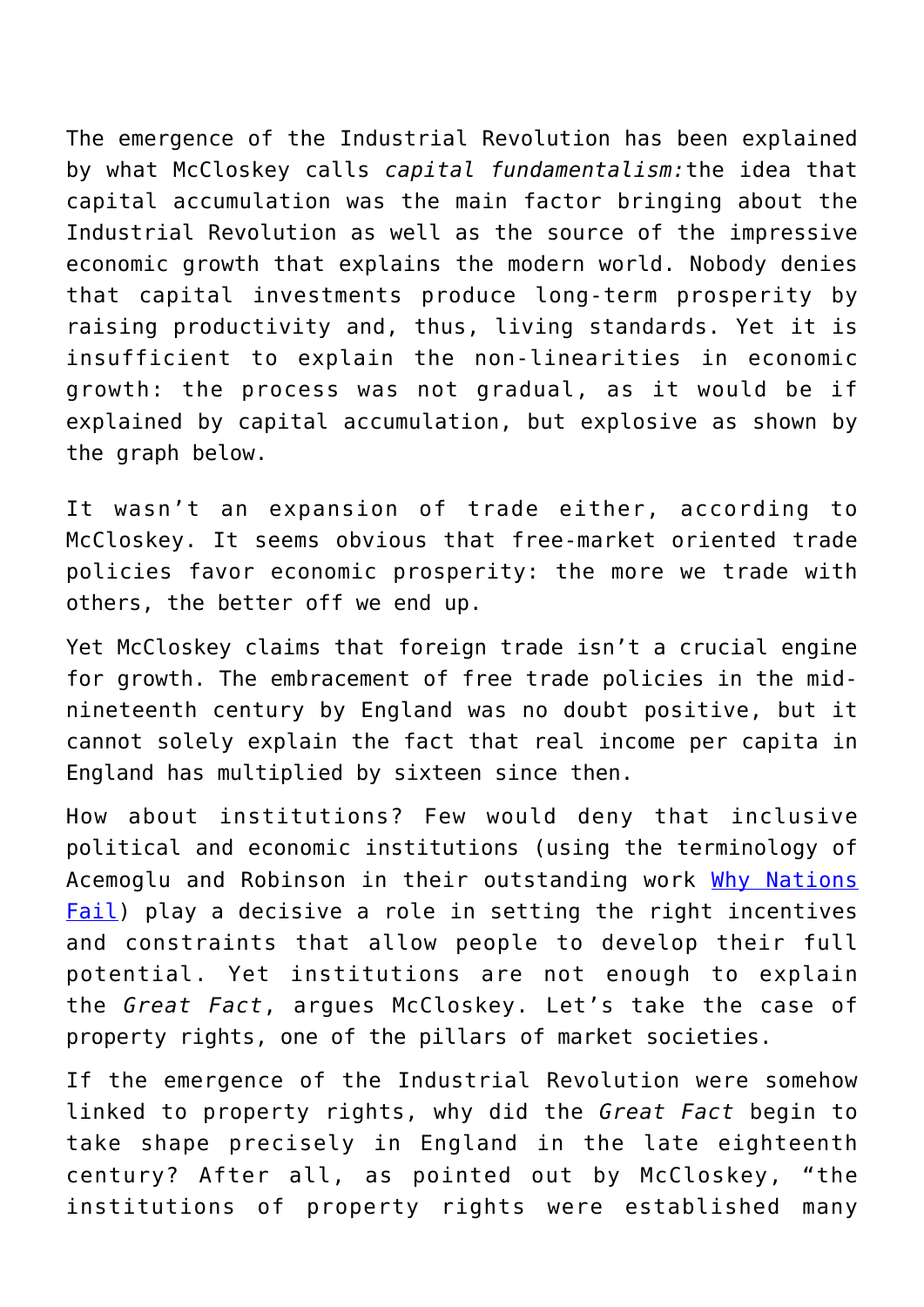centuries before industrialization, in China more even than in Europe (…) if property rights were the crucial novelty of 1689 [year of the *Glorious Revolution*] why not industrialization before and elsewhere, in place in which property rights were also enforced?"

McCloskey also examines other potential explanations and concludes the same: it was neither slave trade nor imperialism nor geographical factors nor improved transportation. None of them have enough explicative power to account for such a dramatic change. What then caused the Industrial Revolution and, as a result, modern economic growth?

According to McCloskey, it was *ideas*: a sociological change in the way people viewed business people, entrepreneurs, and merchants, who started to be admired and seen as positive forces in the advancement of societies. Once entrepreneurs were given leeway and incentive—both financial and social—to pursue their objectives, innovation in the form of Schumpeterian creative destruction was unleashed, leading humankind to the most prosperous period in history.

In the [author's words](http://deirdremccloskey.com/articles/bd/briefBD.php), "a change in how people honored markets and innovation caused the Industrial Revolution, and then the modern world." This change, which began in seventeenth-century Netherlands and reached England in the 1700s, cannot be explained by drawing on materialistic or economic reasons exclusively. Otherwise, the *Great Fact* could have taken place in other places or times in history, but it didn't.

How convincing is McCloskey's account? The mastery of the literature that McCloskey shows throughout the book as well as the robustness of her arguments makes *Bourgeois Dignity* a very persuasive narrative, especially when it comes to explaining what did not cause the Industrial Revolution.

Her main thesis on what brought about the *Great Fact* is more controversial, although it should be noted that it is not the aim of the book to present evidence in favor of the sociological change she argues for: this is done in volume